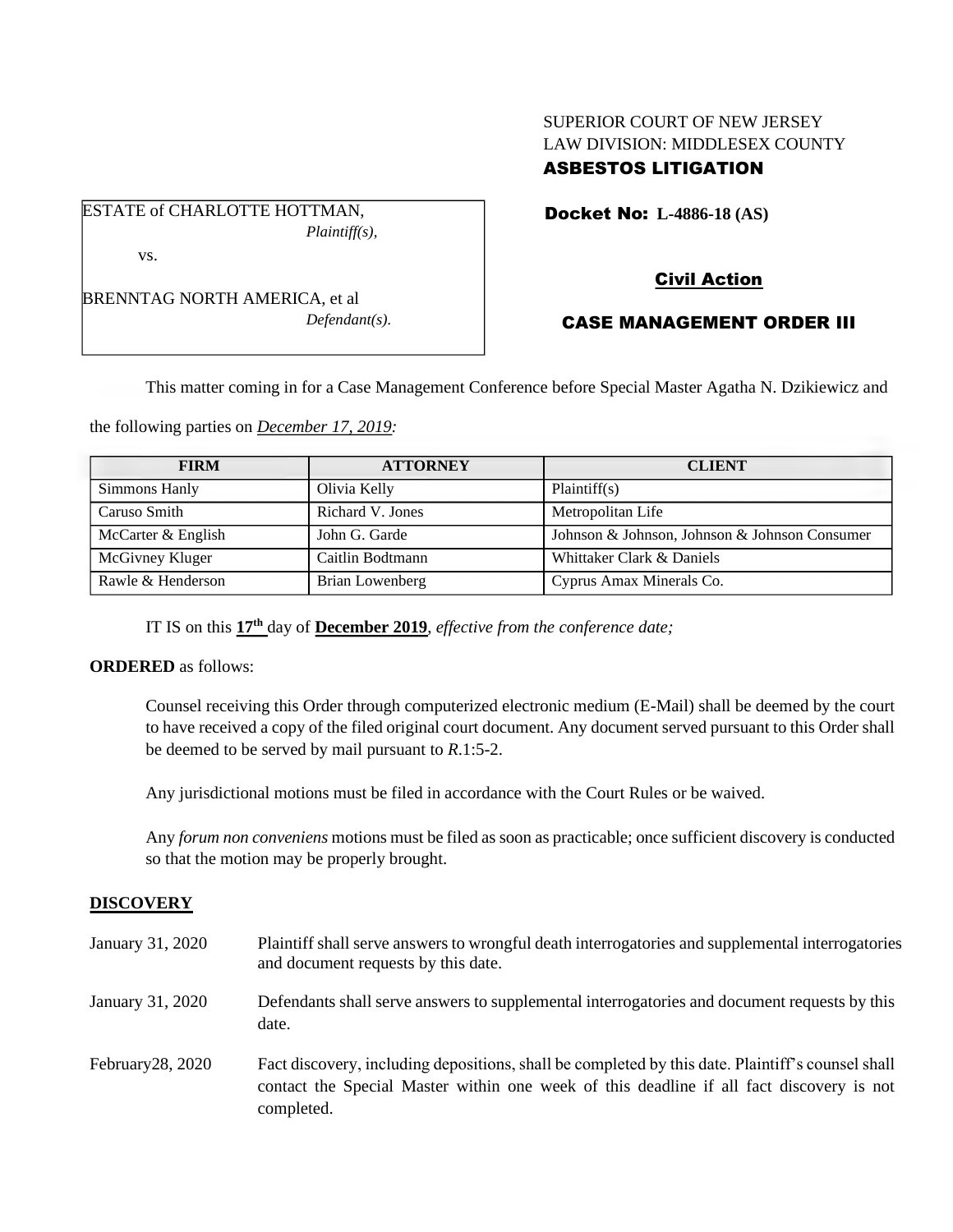March 20, 2020 Depositions of corporate representatives shall be completed by this date.

## **EARLY SETTLEMENT**

September 4, 2020 Settlement demands shall be served on all counsel and the Special Master by this date.

## **MEDICAL EXPERT REPORT**

June 30, 2020 Defendants shall identify its medical experts and serve medical reports, if any, by this date. In addition, defendants shall notify plaintiff's counsel (as well as all counsel of record) of a joinder in an expert medical defense by this date.

## **LIABILITY EXPERT REPORTS**

| April 30, 2020 | Plaintiff shall identify its liability experts and serve liability expert reports by this date or<br>waive any opportunity to rely on liability expert testimony.           |
|----------------|-----------------------------------------------------------------------------------------------------------------------------------------------------------------------------|
| June 30, 2020  | Defendants shall identify its liability experts and serve liability expert reports, if any, by this<br>date or waive any opportunity to rely on liability expert testimony. |

## **SUMMARY JUDGMENT MOTION PRACTICE**

| July 10, 2020   | Plaintiff's counsel shall advise, in writing, of intent not to oppose motions by this date. |
|-----------------|---------------------------------------------------------------------------------------------|
| July 24, 2020   | Summary judgment motions shall be filed no later than this date.                            |
| August 21, 2020 | Last return date for summary judgment motions.                                              |

### **ECONOMIST EXPERT REPORTS**

- April 30, 2020 Plaintiff shall identify its expert economists and serve expert economist report(s), if any, by this date or waive any opportunity to rely on economic expert testimony.
- June 30, 2020 Defendants shall identify its expert economists and serve expert economist report(s), if any, by this date or waive any opportunity to rely on economic expert testimony.

### **EXPERT DEPOSITIONS**

September 25, 2020 Expert depositions shall be completed by this date. To the extent that plaintiff and defendant generic experts have been deposed before, the parties seeking that deposition in this case must file an application before the Special Master and demonstrate the necessity for that deposition. To the extent possible, documents requested in a deposition notice directed to an expert shall be produced three days in advance of the expert deposition. The expert shall not be required to produce documents that are readily accessible in the public domain.

 $\_$  , and the set of the set of the set of the set of the set of the set of the set of the set of the set of the set of the set of the set of the set of the set of the set of the set of the set of the set of the set of th

### **PRE-TRIAL AND TRIAL**

To be scheduled Settlement conference.